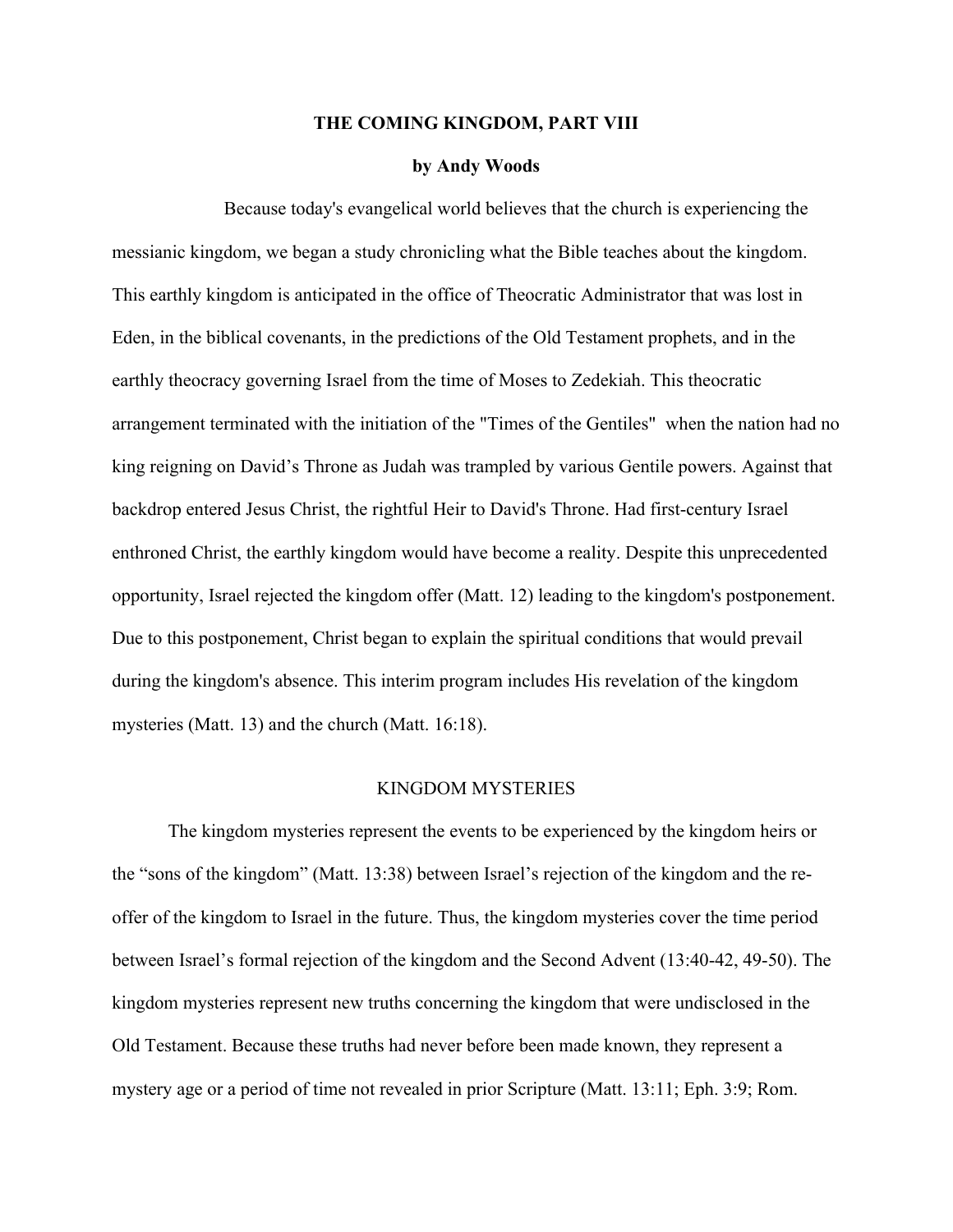16:25-26). When the parables of Matthew 13 are understood together, we gain a complete picture of the course of the present "mystery age." As explained in the previous article, during this age, the gospel will be preached with mixed results (Matt. 13:1-9, 18-23). It will be difficult to distinguish between the saved and unsaved within professing Christendom (13:24-30, 36-43, 47- 50). Also, Christendom will experience great expansion from a small beginning (13:31-32) and become increasingly apostate as the age progresses (13:33). Israel will remain in unbelief and unconverted until the age's conclusion (13:44), and the Lord will gain a treasure from among the Gentiles (13:45-46).

While Christ revealed the kingdom mysteries in parabolic form, He did not give the Sermon on the Mount (Matt. 5–7) or the missions discourse (10) in parabolic form. Why did Christ reveal the kingdom mysteries in parabolic form? In addition to fulfilling prophecy (13:34- 35; Ps. 78:2), the parabolic form of teaching allowed Him to simultaneously conceal and reveal. Christ desired to conceal truth from the nation since they had already rejected the offer of the kingdom (Matt. 12). Such concealment was actually merciful since the disclosure of more truth would have brought first-century Israel into even greater condemnation. Earlier, Christ had explained that greater revelation brings forth greater accountability (11:20-24). The disclosure of more truth to the nation at this point would not have helped Israel but rather would have only increased her degree of discipline since she had already chosen to reject the kingdom offer. On the other hand, Christ wanted to reveal truth to the believing remnant to prepare them for their leadership roles (Eph. 2:20) in the soon to be birthed church. Because they were to be His earthly representatives throughout the mystery age, they needed full information concerning the spiritual characteristics of this new age.

## MYSTERY FORM OF THE KINGDOM?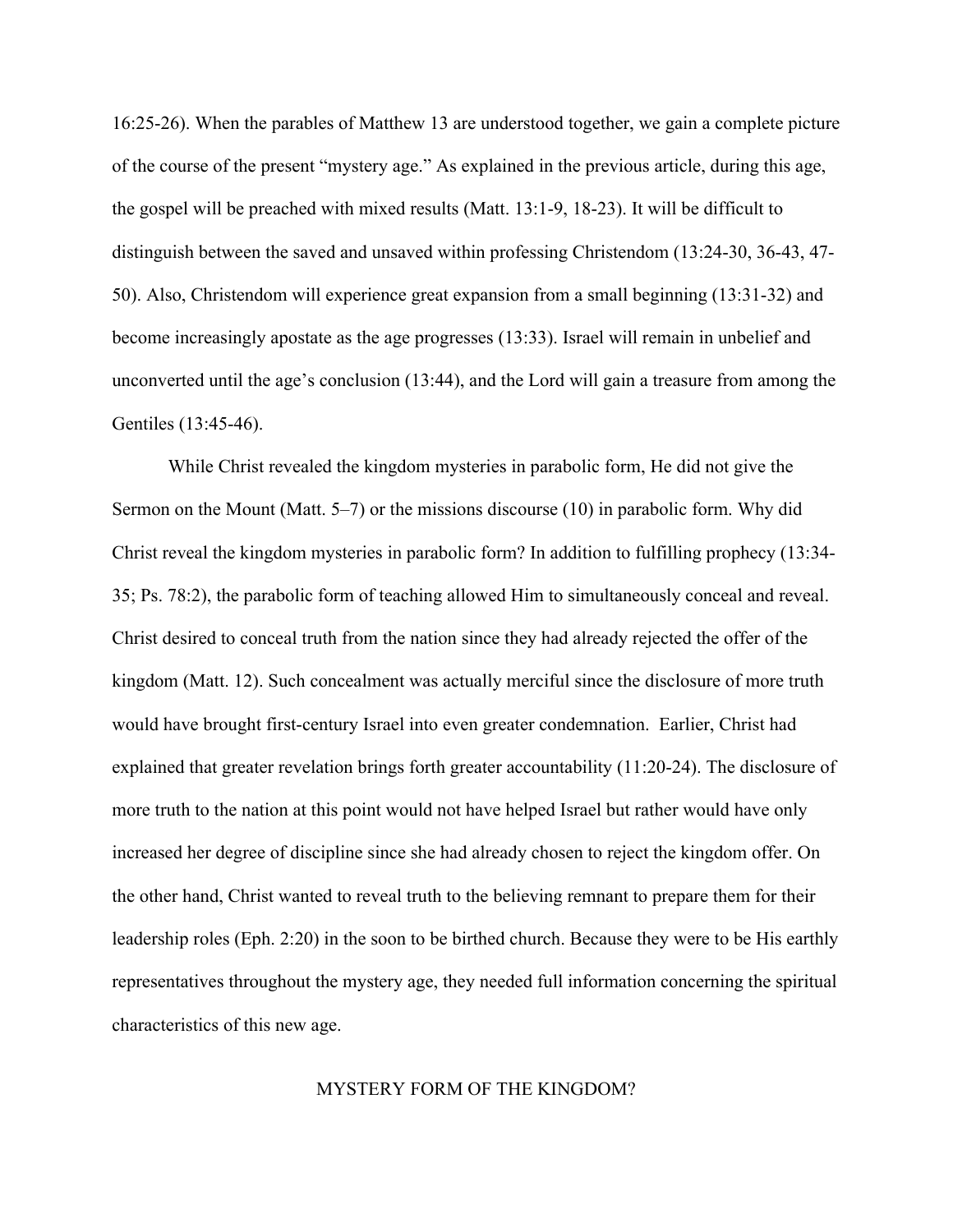A mistake typically made even by dispensational, premillennial interpreters is to contend that the Matthew 13 parables reveal a present spiritual form of the kingdom known as the "mystery form of the kingdom." While not contending that the Davidic kingdom is present, they instead believe that the kingdom is spiritually present in mystery form only.<sup>1</sup> However, even this is to read too much into the text of Matthew 13 than is actually there. Toussaint notes:

> It is often alleged that the Lord predicted a form of the kingdom for the Church age in His parables, particularly those in Matthew 13. For many years dispensationalists have referred to these parables as teaching a mystery form or a new form of the kingdom...However, nowhere in Matthew 13 or anywhere does the Lord Jesus use the term mystery form. Rather, He refers to the "mysteries of the kingdom of heaven" (v. 11); that is, the Lord in these parables is giving to His disciples new truths about the kingdom that were hitherto unknown. It is strange that so many dispensationalists claim a new form of the kingdom is introduced in Matthew 13. Dispensationalists argue strenuously for a literal, earthly kingdom that is the fulfillment of the Old Testament when John, Jesus, and His disciples announced its nearness. Then suddenly these dispensationalists change the meaning in Matthew  $13<sup>2</sup>$

McClain similarly observes:

The fiction of a present "kingdom of heaven" established on earth in the Church, has been lent some support by an incautious terminology sometimes used in defining the "mysteries of the kingdom of heaven" (Matt. 13:11). The parables of this chapter, it is said carelessly by some, describe the kingdom of heaven as now existing in "mystery form" during the Church age. Now it is true that these parables present certain conditions related to the Kingdom which are contemporaneous with the present age. But nowhere in Matthew 13 is the establishment of the Kingdom placed within this age. On the contrary, in two of these parables the setting up of the Kingdom is definitely placed at the end of the "age" (vss. 39 and 49 ASV, with 41-43).<sup>3</sup>

<sup>&</sup>lt;sup>1</sup> J. Dwight Pentecost, *Thy Kingdom Come* (Wheaton, IL: Victor Books, 1990), 215-28.<br><sup>2</sup> Stanley D. Toussaint, "Israel and the Church of a Traditional Dispensationalist," in *Three Central Issues in*<br>*Contemporary Dispen* 

<sup>&</sup>lt;sup>3</sup> Alva J. McClain, *The Greatness of the Kingdom* (Grand Rapids: Zondervan, 1959), 440-41.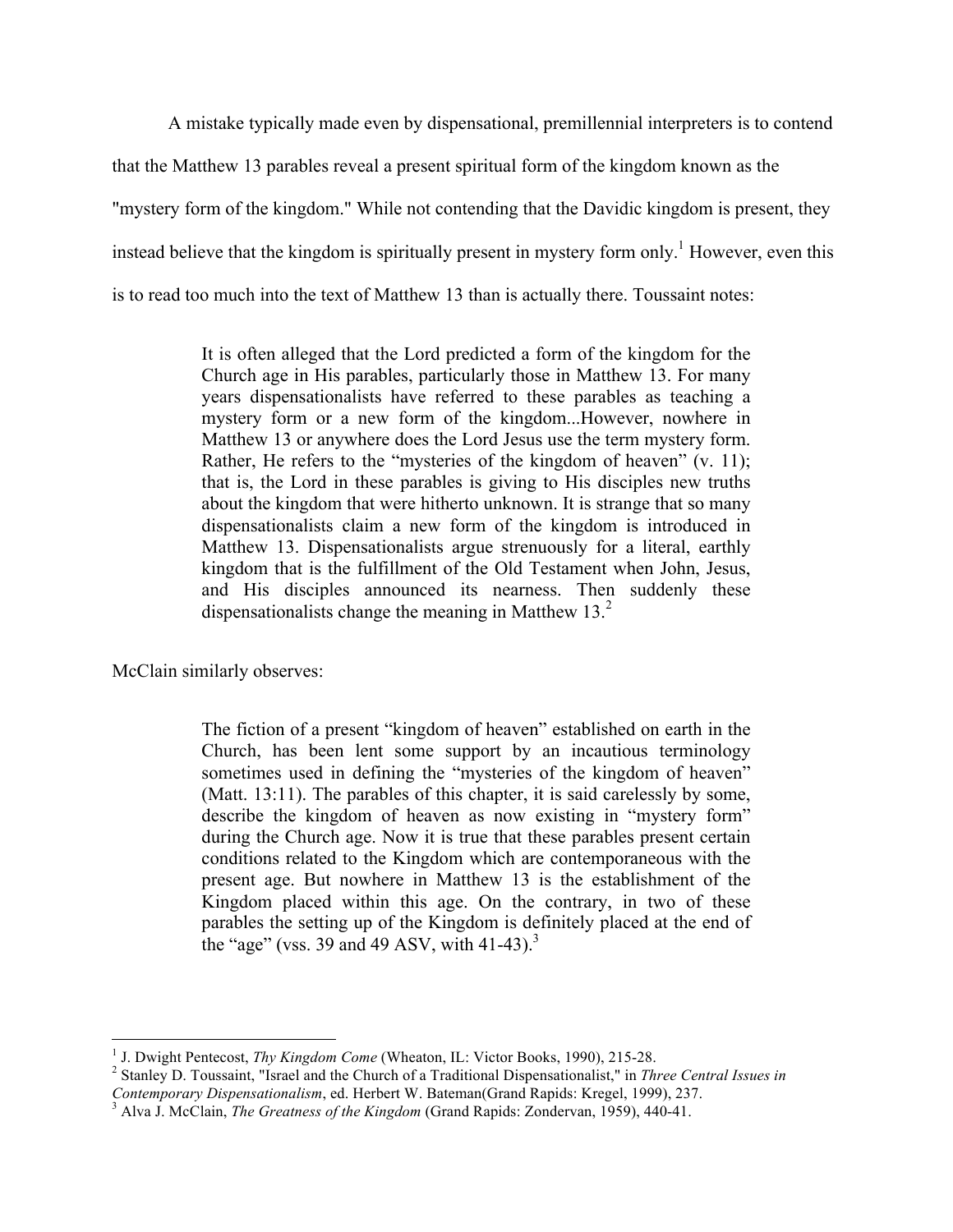As these citations explain, there are at least four problems associated with equating the "kingdom mysteries" of Matthew 13 with a present spiritual form of the kingdom in "mystery form." First, although Christ uses the expression "mysteries of the kingdom of heaven" (v. 11), Matthew 13, or any other place in Christ's teachings for that matter, fails to employ the expression "mystery form of the kingdom." These words must be read into the text. Second, the word "kingdom" or *basileia* must be interpreted inconsistently in Matthew's Gospel in order to justify the existence of a present mystery form of the kingdom. While premillennial dispensationalists interpret the word "kingdom" in reference to the future earthly reign of Christ in most of Matthew's uses of the word (Matt. 3:2; 4:17; 6:10; 7:21; 8:11; 10:7; 24:14; 25:1, 34; 26:29), they inconsistently attach a spiritualized and allegorized meaning to the same word in Matthew 13.

Third, according to the revelation of the Times of the Gentiles as given to the prophet Daniel (Dan. 2; 7), the earthly theocracy terminated with the deposing of Zedekiah in 586 B.C. and will not return until the Second Advent (Matt. 25:31). As explained in an earlier article, during this period known as the Times of the Gentiles, Judah will be trampled down by various Gentile powers. Only after the final kingdom of man (the revived Roman Empire of the Antichrist) has been terminated by Christ, will God's kingdom be established on earth (Dan. 2:34-35; 43-45; 7:23-27). Thus, during the Times of the Gentiles, no spiritual form of the kingdom on earth is predicted by Daniel. This omission includes allusions to any spiritual form of the kingdom whatsoever, whether it be a spiritual form of the Davidic Kingdom, an "already but not yet" present manifestation of the Davidic Kingdom, a mystery form of the kingdom, or any other sophisticated vocabulary "kingdom now" theologians choose to employ. The lack of any reference to an earthly kingdom prior to Christ's Second Advent in Daniel's prophecies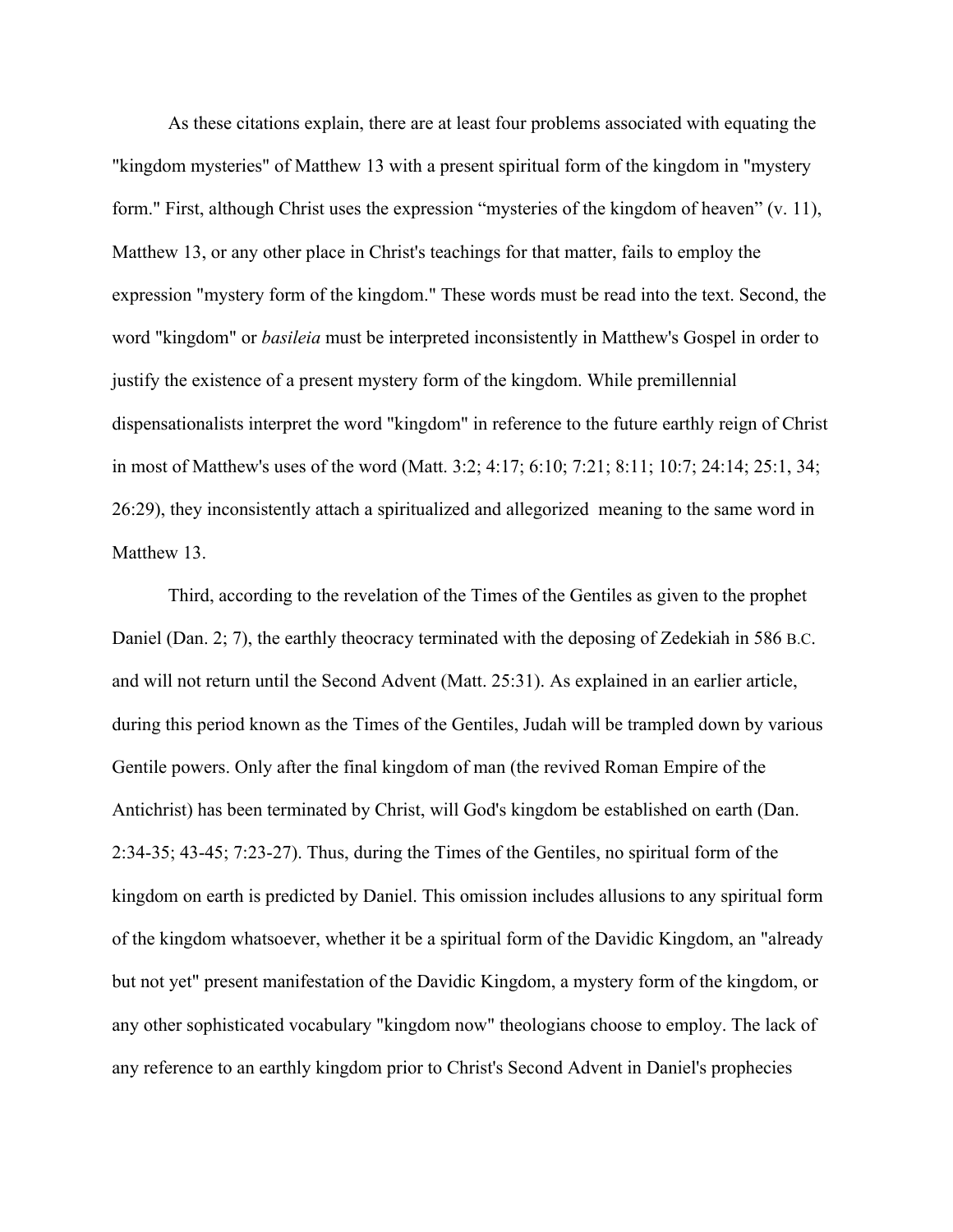should deter interpreters from finding a premature spiritual manifestation of the kingdom in the present Church Age. Unfortunately, those promoting a "mystery form of the kingdom" ignore this Danielic chronology by arguing for a present, spiritual form of the kingdom, despite the fact that the kingdoms of man have not yet run their course, the Antichrist and his kingdom have not yet been overthrown, and the Second Advent has not yet occurred.

Fourth, the whole "mystery form of the kingdom" idea seems to be more of the product of *eisegesis* (bringing to the biblical text what is not there) rather than *exegesis* (drawing out of the text what is naturally there). Since most dispensationalists adhere to a present mystery form of the kingdom, I too was taught this kingdom now theology early on. In fact, at one point, I even embraced this idea. However, I eventually became disillusioned with the concept after discovering its origin. The idea goes back to amillennialists (those who do not believe in a future earthly reign of Christ since the kingdom promises are being spiritually realized in the present age) accusing dispensationalists (those who believe that God has dealt with humanity through seven successive ages called dispensations) of dividing up the Bible to such an extent that the Scripture no longer contained a unifying and overarching theme. This charge upset dispensationalists to such a degree that they set out to find a unifying theme in the Bible. The theme that they settled upon was the kingdom. Thus, they sought to show the presence of the kingdom in every age or dispensation. This ambition, in turn, led them to conclude that the kingdom is present in mystery form only (Matt. 13:11). However, the hermeneutical danger associated with trying to make all of Scripture adhere to a predetermined theme, is that one ends up bringing a theology to the text rather than drawing a theology from the text. This explanation of the origin of the "mystery form of the kingdom" concept helps explain why so many source